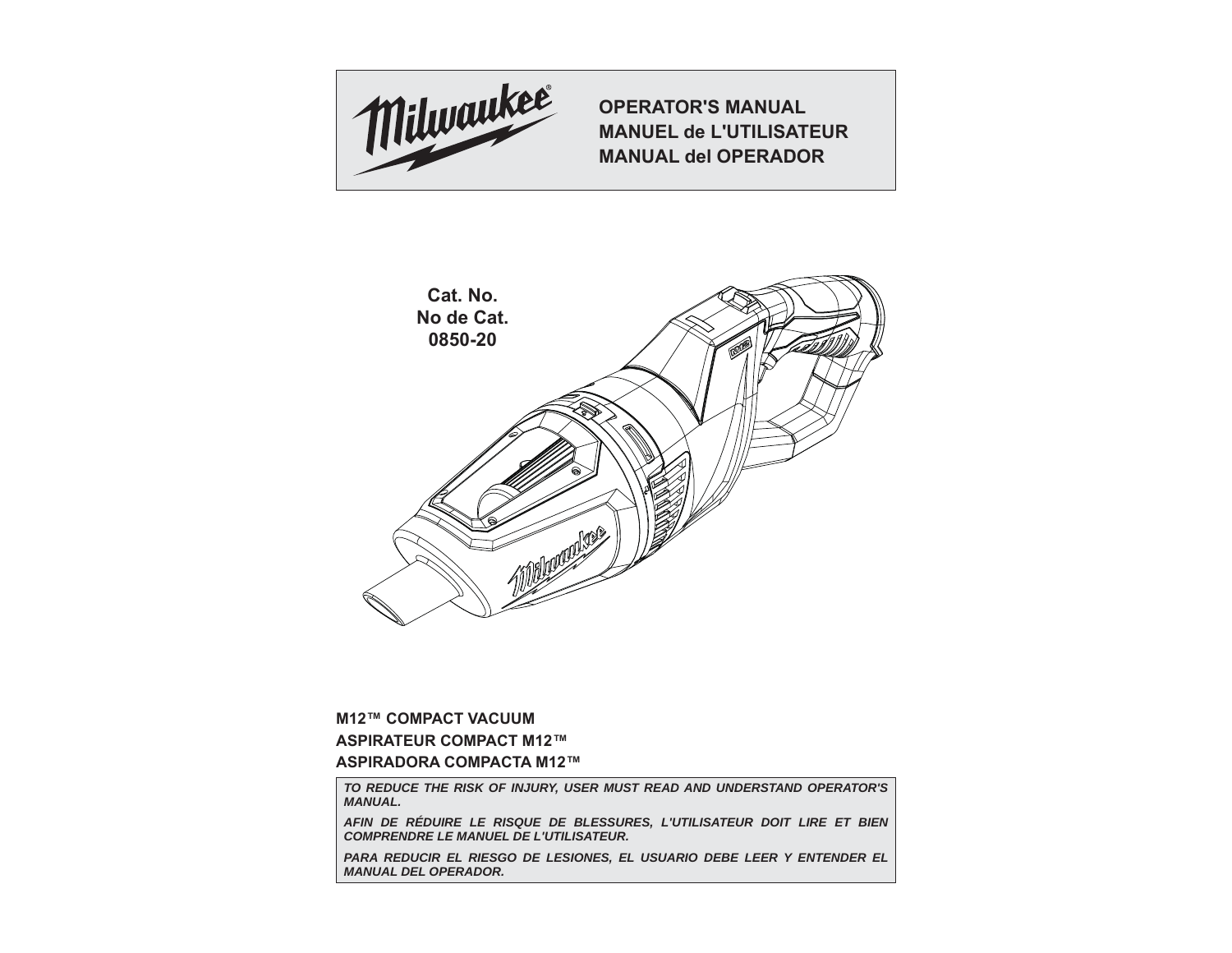# *IMPORTANT SAFETY INSTRUCTIONS*

*WARNING* **WHEN USING AN ELECTRICAL VACUUM, BASIC PRECAUTIONS SHOULD ALWAYS BE FOLLOWED, INCLUDING THE FOLLOW-ING: READ ALL INSTRUCTIONS BEFORE USING VACUUM. FOR HOUSEHOLD** OR COMMERCIAL USE. BEFORE USING THE **ACUUM, READ THIS OPERA-TOR'S MANUAL, BATTERY PACK AND CHARGER OPERATOR'S MANUALS, AND ALL LABELS ON THE VACUUM, BATTERY PACK, AND CHARGER.**

#### *WORK AREA SAFETY*

- **Keep work area clean and well lit.** Cluttered or dark areas invite accidents.
- **Vacuums have motors and other parts that can produce sparks during normal use.** Do not use within 30 feet of areas where explosive materials may be present (such as gasoline pumps and places where liquids like paint thinners, cleaners, solvents, etc. are stored).
- **Do not use in the presence of explosive dust, liquids or vapors.**
- **Do not use where oxygen or anesthetics are used.**
- **Do not allow to be used as a toy.** Close attention is necessary when used by or near children.
- **Use extra care when using on stairs.**

#### *ELECTRICAL SAFETY*

• **Do not pick up wet material.** Do not use water to settle dust.

 • **Do not handle battery pack or vacuum with wet hands.**

#### *PERSONAL SAFETY*

- **STAY ALERT.** Watch what you are doing and use common sense. Do not use vacuum when you are tired, distracted or under the influence of drugs, alcohol or medication causing diminished control.
- **The operation of a vacuum can result in foreign objects being blown into eyes,** which can result in eye damage. Always wear safety goggles or glasses with side shields when operating vacuum.
- **Wear a face or dust mask** when working in dust situations. Dust particles can harm your lungs.
- **Avoid accidental starting. Ensure the switch is in the off-position before inserting battery pack.**  Inserting battery pack in vacuum that has the switch on invites accidents.
- **Do not overreach. Keep proper footing and balance at all times.** This enables better control of the vacuum in unexpected situations.
- **Keep hair, loose clothing, f ngers, and all parts of body away from openings and moving parts.**
- **Use only as described in this manual.** Use only manufacturer's recommended attachments.

#### *USE AND CARE*

- Do not use without dust canister and/orf Iter in **place.**
- Do not use to pick upf ammable or combustible **liquids** such as gasoline or use in areas where they may be present.
- **Do not pick up anything that is burning or smoking** such as cigarettes, matches, or hot ashes.

• **Do not pick up soot, cement, plaster or drywall**  dust without f Iter in place. These are very fine particles that may affect the performance of the motor or be exhausted back into the air.

- **To reduce the risk of health hazards from vapors or dust, do not vacuum toxic, carcinogenic or other hazardous materials** such as asbestos, arsenic, barium, beryllium, lead, pesticides or other health endangering materials.
- **WARNING:** Some dust created by power sanding, sawing, grinding, drilling, and other construction activities contains chemicals known to cause cancer, birth defects or other reproductive harm. Some examples of these chemicals are:
- lead from lead-based paint
- crystalline silica from bricks and cement and other
- masonry products, and • arsenic and chromium from chemically-treated lumber.

 Your risk from these exposures varies, depending on how often you do this type of work. To reduce your exposure to these chemicals: work in a well ventilated area, and work with approved safety equipment, such as those dust masks that are specially designed to filter out microscopic particles.

- **Use special care when emptying heavily loaded tanks.**
- **To avoid spontaneous combustion, empty dust canister after each use.**
- **Do not leave vacuum unattended when battery pack is installed.** Remove battery pack when not in use and before servicing.
- **Do not put any object into openings.** Do not use with any opening blocked; keep free of dust, lint, hair, and anything else that may reduce air flow.
- **Maintain vacuum. Check for misalignment or binding of moving parts, breakage of parts and any other condition that may affect the vacuum's operation. If damaged, have the vacuum repaired before use.** Many accidents are caused by poorly maintained tools.
- **Maintain labels and nameplates.** These carry important information. If unreadable or missing, contact a *MILWAUKEE* service facility for a free replacement.

#### *BATTERY PACK USE AND CARE*

- **Use vacuum only with specif cally designated battery packs.** Use of any other battery packs may create a risk of injury and fire.
- **Turn off all controls before removing battery pack.**  • **To reduce the risk of electric shock, do not use on wet surfaces. Do not expose to rain. Store indoors.**
- **Before using the battery pack or charger read the operator's manuals, and any labels on the battery pack, charger and vacuum.**
- **Recharge only with the charger specif ed by the manufacturer.** A charger that is suitable for one type of battery pack may create a risk of fire when used with another battery pack.
- **When battery pack is not in use, keep it away from other metal objects like paper clips, coins, keys, nails, screws, or other small metal objects that can make a connection from one terminal to another.** Shorting the battery terminals together may cause burns or a fire.
- **Do not use damaged battery pack or vacuum.** If battery pack or vacuum are not working as they should, have been dropped, damaged, left outdoors, or dropped into water, return them to a service center.

#### *SERVICE*

 • **Have your power tool serviced by a quali f ed repair person using only identical replacement parts.** This will ensure that the safety of the power tool is maintained.

#### *SPECIFIC SAFETY RULES*

**•Before using the vacuum, read this operator 's manual, your battery pack and charger opera-tor's manuals, and all labels on the vacuum, battery pack, and charger.**

**• Never use vacuum without dust canister and f lter in place. Never use water to clean f lter.**

**• Wear ear protectors.** Exposure to noise can cause hearing loss.

# **READ AND SAVE ALL INSTRUCTIONS FOR FUTURE USE**

| <b>SYMBOLOGY</b> |                                                             |  |
|------------------|-------------------------------------------------------------|--|
|                  | Volts                                                       |  |
|                  | Direct Current                                              |  |
|                  | Underwriters Laboratories, Inc.<br>United States and Canada |  |
|                  | Read operator's manual                                      |  |
|                  | Wear eye protection                                         |  |

| ICA HOI  |                 |                 |  |
|----------|-----------------|-----------------|--|
| Cat. No. | <b>Volts DC</b> | <b>Air Flow</b> |  |
| 0850-20  | 1つ              | 33 CFM          |  |



8. Dust canister



**Installing/Removing the Dust Canister and Filter** To **remove** the dust canister:1. Turn OFF the tool.

- 
- 2. Remove the battery pack.
- 3. While holding over the trash, press the dust canister latch back and rotate the dust canister to the unlock position. Pull the dust canister away from the vacuum.

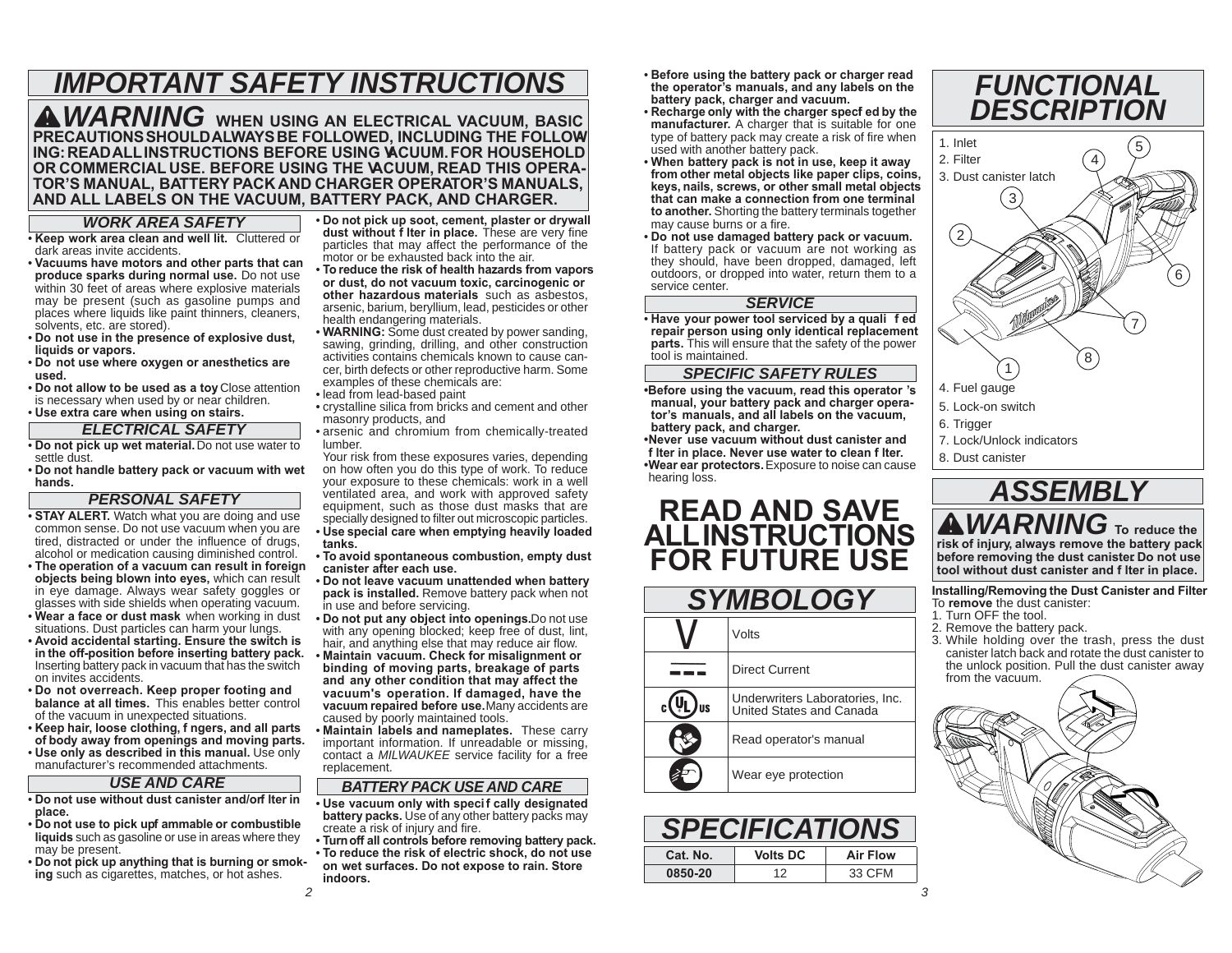- 4. Empty dust from the dust canister.
- 5. To clean the filter, rotate the filter using the black finger tabs only. Pull the filter away from the vacuum and tap clean or blow off with compressed air. Do not clean with water. Replace filter if damaged or suction decreases (Cat. No. 49-90-1950).



#### *CAUTION* **Keep f lter clean. Eff ciency of the vacuum is largely dependent on the f lter. A dirty f lter will reduce the air f ow and overall eff ciency of the system. Do not clean with water. Remove from dust canister and tap clean or blow off with compressed air.**

To **install** the dust canister:

- 1. Twist the filter onto the vacuum using the black tabs to tighten securely.
- 2. Line up the dust canister with the unlock symbol on the vacuum. Twist the rotate the dust canister to the lock position. The dust canister latch should click into place.

**NOTE:** Do not operate the vacuum without the dust canister and filter in place.

#### **Installing/Removing the Accessories**

To install the nozzles or extension, push the accessory onto the vacuum inlet.

### *WARNING* **To reduce the**  *OPERATION*

**risk of f re and injury, do not use to pick up f ammable or combustible materials.** 

### *WARNING***To reduce the risk of injury, wear safety goggles or glasses with side shields. Empty dust canister before use.**

#### **Starting, Stopping, and Controlling Air f ow**

- 1. To **start** the vacuum, pull the trigger.
- 2. To **stop** the vacuum, release the trigger.

#### **Lock-on**

- To lock-on the trigger for continuous use:
- 1. Pull the trigger.
- 2. Press forward and hold the lock-on switch.
- 3. Release the trigger, then release the lock-on switch.
- 4. To stop the vacuum, pull and release the trigger.

# *MAINTENANCE*

*WARNING***To reduce the** 

**risk of injury, always unplug the charger and remove the battery pack from the charger or tool before performing any maintenance. Never disassemble the tool, battery pack or charger. Contact a** *MILWAUKEE* **service facility for ALL repairs.**

#### **Maintaining Tool**

Keep your tool, battery pack and charger in good repair by adopting a regular maintenance program. After six months to one year, depending on use, return the tool, battery pack and charger to *<sup>a</sup> MILWAUKEE* service facility for:

- Lubrication
- Mechanical inspection and cleaning (gears, spindles, bearings, housing, etc.)
- Electrical inspection (battery pack, charger, motor) • Testing to assure proper mechanical and electrical operation

If the tool does not start or operate at full power with a fully charged battery pack, clean the contacts on the battery pack. If the tool still does not work properly, return the tool, charger and battery pack, to a *MILWAUKEE* service facility for repairs.

*WARNING***To reduce the risk of personal injury and damage, never immerse your tool, battery pack or charger in liquid or allow a liquid to f ow inside them.**

#### **Cleaning**

Clean dust and debris from charger and tool vents. Keep tool handles clean, dry and free of oil or grease. Use only mild soap and a damp cloth to clean the tool, battery pack and charger since certain cleaning agents and solvents are harmful to plastics and other insulated parts. Some of these include gasoline, turpentine, lacquer thinner, paint thinner, chlorinated cleaning solvents, ammonia and household detergents containing ammonia. Never use flammable or combustible solvents around tools.

#### **Repairs**

*4*

For repairs, return the tool, battery pack and charger to the nearest service center listed on the back cover of this operator's manual.

### *WARNING***Always remove**  *ACCESSORIES*

**battery pack before changing or removing accessories. Only use accessories speci f cally recommended for this tool. Others may be hazardous.** 

For a complete listing of accessories refer to your *MILWAUKEE* Electric Tool catalog or go online to www.milwaukeetool.com. To obtain a catalog, contact your local distributor or a service center listed on the back cover of this operator's manual.

#### *LIMITED WARRANTY - USA AND CANADA*

Every *MILWAUKEE* power tool (including cordless product – tool, battery pack(s) - see separate & distinct CORDLESS BATTERY PACK LIMITED WARRANTY statements & battery charger and Work Lights\*) is warranted to the original purchaser only to be free from defects in material and workmanship. Subject to certain exceptions, *MILWAUKEE* will repair or replace any part on an electric power tool which, after examination, is determined by *MILWAUKEE* to be defective in material or workmanship for a period of five (5) years\* after the date of purchase unless otherwise noted. Return of the power tool to a *MILWAUKEE* factory Service Center location or *MILWAUKEE* Authorized Service Station, freight prepaid and insured, is required. A copy of the proof of purchase should be included with the return product. This warranty does not apply to damage that *MILWAUKEE* determines to be from repairs made or attempted by anyone other than *MILWAUKEE* authorized personnel, misuse, alterations, abuse, normal wear and tear, lack of maintenance, or accidents.

\*The warranty period for, Job Site Radios, M12™ Power Port, M18™ Power Source, and Trade Titan™ Industrial Work Carts is one (1) year from the date of purchase. The warranty period for a LED Work Light and LED Upgrade Bulb is a limited LIFETIME warranty to the original purchaser only, if during normal use the LED bulb fails the Work Light or Upgrade Bulb will be replaced free of charge.

\*This warranty does not cover Air Nailers & Stapler, Airless Paint Sprayer, Cordless Battery Packs, Gasoline Driven Portable Power Generators, Hand Tools, Hoist – Electric, Lever & Hand Chain, M12™ Heated Jackets, Reconditioned product and Test & Measurement products. There are separate and distinct warranties available for these products.

Warranty Registration is not necessary to obtain the applicable warranty on a *MILWAUKEE* power tool product. The manufacturing date of the product will be used to determine the warranty period if no proof of purchase is provided at the time warranty service is requested.

ACCEPTANCE OF THE EXCLUSIVE REPAIR AND REPLACEMENT REMEDIES DESCRIBED HEREIN IS A CONDITION OF THE CONTRACT FOR THE PURCHASE OF EVERY *MILWAUKEE* PRODUCT. IF YOU DO NOT AGREE TO THIS CONDITION, YOU SHOULD NOT PURCHASE THE PRODUCT. IN NO EVENT SHALL *MIL-WAUKEE* BE LIABLE FOR ANY INCIDENTAL, SPECIAL, CONSEQUENTIAL OR PUNITIVE DAMAGES, OR FOR ANY COSTS, ATTORNEY FEES, EXPENSES, LOSSES OR DELAYS ALLEGED TO BE AS A CONSEQUENCE OF ANY DAMAGE TO, FAILURE OF, OR DEFECT IN ANY PRODUCT INCLUDING, BUT NOT LIMITED TO, ANY CLAIMS FOR LOSS OF PROFITS. SOME STATES DO NOT ALLOW THE EXCLUSION OR LIMITATION OF IN-CIDENTAL OR CONSEQUENTIAL DAMAGES, SO THE ABOVE LIMITATION OR EXCLUSION MAY NOT APPLY TO YOU. THIS WARRANTY IS EXCLUSIVE AND IN LIEU OF ALL OTHER EXPRESS WARRANTIES, WRITTEN OR ORAL. TO THE EXTENT PERMITTED BY LAW, *MILWAUKEE* DISCLAIMS ANY IMPLIED WARRANTIES, INCLUDING WITHOUT LIMITATION ANY IMPLIED WARRANTY OF MERCHANTABILITY OR FITNESS FOR A PARTICULAR USE OR PURPOSE; TO THE EXTENT SUCH DISCLAIMER IS NOT PERMITTED BY LAW, SUCH IMPLIED WARRANTIES ARE LIMITED TO THE DURATION OF THE APPLICABLE EXPRESS WARRANTY AS DESCRIBED ABOVE. SOME STATES DO NOT ALLOW LIMITATIONS ON HOW LONG AN IMPLIED WARRANTY LASTS, SO THE ABOVE LIMITATION MAY NOT APPLY TO YOU, THIS WARRANTY GIVES YOU SPECIFIC LEGAL RIGHTS, AND YOU MAY ALSO HAVE OTHER RIGHTS WHICH VARY FROM STATE TO STATE. This warranty applies to product sold in the U.S.A. and Canada only.

Please consult the 'Service Center Search' in the Parts & Service section of *MILWAUKEE*'s website www.milwaukeetool.com or call **1.800.SAWDUST (1.800.729.3878)** to locate your nearest service facility for warranty and non-warranty service on a Milwaukee electric power tool.

#### *LIMITED WARRANTY - MEXICO, CENTRAL AMERICA AND CARIBBEAN*

TECHTRONIC INDUSTRIES' warranty is for 5 year since the original purchase date.

This warranty card covers any defect in material and workmanship on this Power Tool.

To make this warranty valid, present this warranty card, sealed/stamped by the distributor or store where you purchased the product, to the Authorized Service Center (ASC). Or, if this card has not been sealed/stamped, present the original proof of purchase to the ASC.

Call toll-free 1 800 832 1949 to find the nearest ASC, for service, parts, accessories or components.<br>**Procedure to make this warranty valid** 

Take the product to the ASC, along with the warranty card sealed/stamped by the distributor or store where you purchased the product, and there any faulty piece or component will be replaced without cost for you. We will cover all freight costs relative with this warranty process. **Exceptions**

- This warranty is not valid in the following situations: a) When the product is used in a different manners from the end-user guide or instruction manual.
- b) When the conditions of use are not normal.
- 

c) When the product was modified or repaired by people not authorized by TECHTRONIC INDUSTRIES. Note: If cord set is damaged, it should be replaced by an Authorized Service Center to avoid electric risks.

| Model:                      |  |
|-----------------------------|--|
| Date of Purchase:           |  |
| Dietributor or Store Stamp- |  |

**Distributor or Store Stamp:**

 Av Presidente Mazarik 29 Piso 7, 11570 Chapultepec Morales Miguel Hidalgo, Distrito Federal, Mexico Ph. 52 55 4160-3547IMPORTED AND COMMERCIALIZED BY:

SERVICE AND ATTENTION CENTER

TECHTRONIC INDUSTRIES MEXICO, .S.A. DE C.V. Av Presidente Mazarik 29 Piso 7, 11570 Chapultepec Morales Miguel Hidalgo, Distrito Federal, Mexico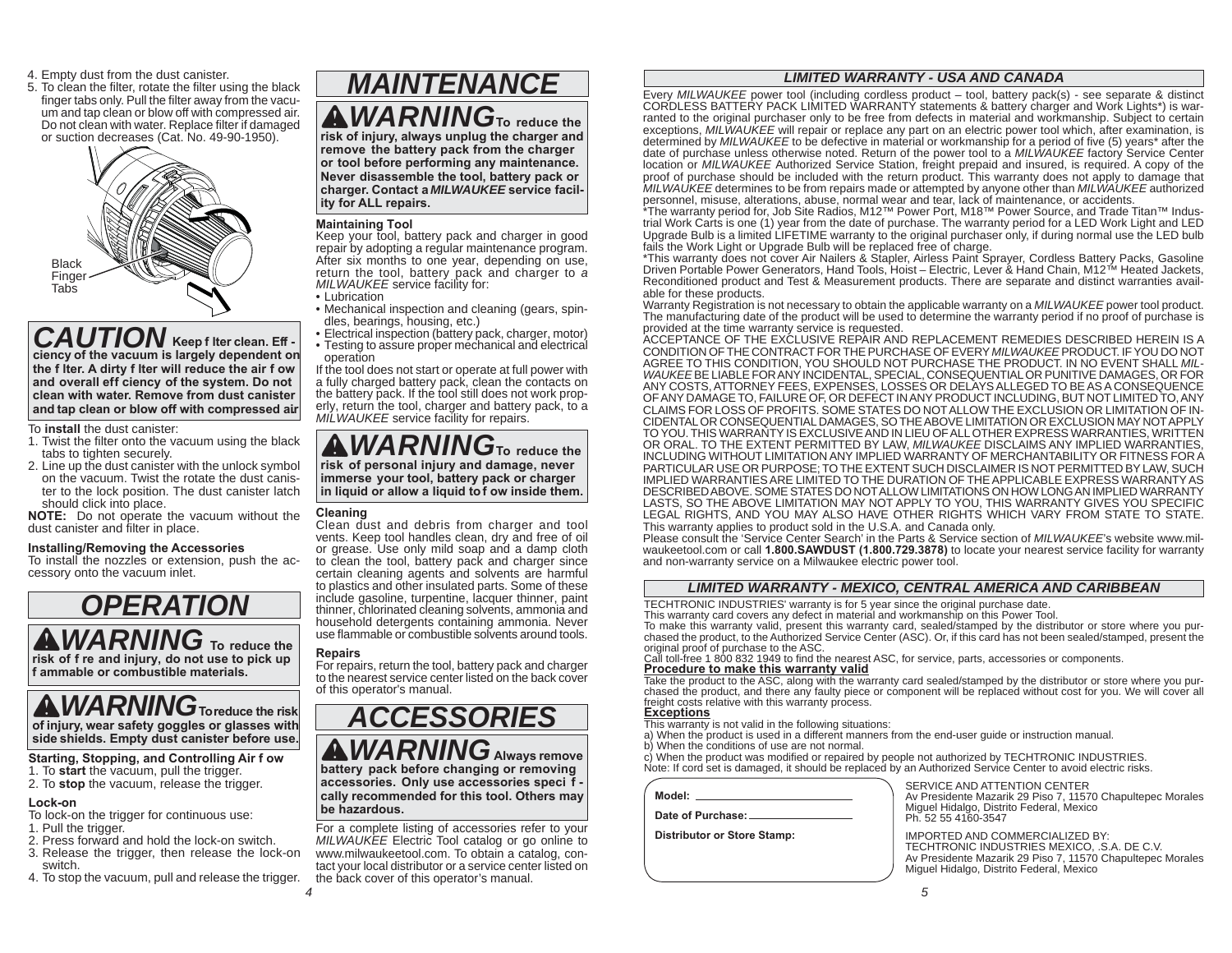# *RÈGLES GÉNÉRALES DE SÉCURITÉ*

*AVERTISSEMENT* **LORS DE L'UTILISATION D'UN ASPI-RATEUR ÉLECTRIQUE, DES PRÉCAUTIONS ÉLÉMENTAIRES, Y COMPRIS CELLES PRÉSENTÉES CI-DESSOUS, DOIVENT TOUJOURS ÊTRE PRISES EN COMPTE : LIRE T OUTES LES INSTRUCTIONS AVANT D'UTILISER**  L'ASPIRATEUR. POUR UN USAGE DOMESTIQUE OU COMMERCIALE AVANT **D'UTILISER L'ASPIRATEUR, LIRE LE PRÉSENT MANUEL D'UTILISATION, LE TOUTES LES ÉTIQUETTES SE TROUVANT SUR L'ASPIRATEUR, LE BLOC-PILES, ET LE CHARGEUR.**

#### *SÉCURITÉ DU LIEU DE TRAVAIL*

**• Veillez à ce que l'aire de travail soit propre et bien éclairée.** Le désordre et le manque de lumière favorisent les accidents.

**• Les aspirateurs ont des moteurs et d'autres pièces qui peuvent produire des étincelles pendant l'utilisation normale.** Ne pas utiliser à moins de 9 m (30 pi) des zones où des matières explosives peuvent exister (tel que les pompes à essence et les zones de stockage des liquides comme les diluants pour peinture, les nettoyants, les solvants, etc.)

**• Ne pas utiliser en présence de liquides explosifs ou de poussière ou vapeurs explosives. • Ne pas utiliser où l'oxygène ou les agents anesthésiques sont utilisés.**

**• Cet appareil n'est pas un jouet.** Une surveillance étroite est impérative lorsqu'il est utilisé par des enfants ou à leur proximité.

**• Redoubler de prudence lors de l'utilisation dans des escaliers.**

#### *SÉCURITÉ ÉLECTRIQUE*

**• Ne pas aspirer des matériaux humides.** Ne pas utiliser de l'eau pour stabiliser la poussière. **• Ne pas manipuler le bloc-pile ou l'aspirateur avec les mains mouillées.** 

#### *SÉCURITÉ INDIVIDUELLE*

**• RESTER VIGILANT.** Se montrer attentif et faire preuve de bon sens. Ne pas utiliser l'aspirateur en cas de fatigue, distraction ou sous l'influence de l'alcool, de drogues ou de médicaments causant la perte de contrôle.

**• L'utilisation d'un aspirateur peut causer la projection d'objets en direction du visage et entraîner des lésions oculaires.** Toujours porter des lunettes de sécurité ou des lunettes avec écrans latéraux lors de l'utilisation de l'aspirateur. **• Porter un masque facial ou anti-poussières** 

en travaillant dans des zones poussiéreuses. Les particules de poussière peuvent endommager vos poumons.

**• Éviter les démarrages accidentels. S'assurer que l'interrupteur est en position d'arrêt avant d'insérer le bloc-piles.** L'insertion du bloc-piles quand l'interrupteur de l'aspirateur est en position de marche augmente le risque d'accidents.

**• Ne pas travailler hors de portée. T oujours se tenir bien campé et en équilibre.** Une bonne stabilité procure un meilleur contrôle de l'aspirateur en cas d'imprévus.

**• Garder les cheveux, les vêtements amples, les doigts ainsi que toutes les parties du corps à l'écart des ouvertures et des pièces en mouvement.** 

 **• Utiliser exclusivement selon les instructions de ce manuel.** Utiliser exclusivement les accessoires recommandés par le fabricant.

#### *UTILISATION ET ENTRETIEN DE L'OUTIL ÉLECTRIQUE*

 **• Ne pas utiliser l'aspirateur sans le réservoir à poussière et/ou le f ltre.**

**• Ne pas utiliser l'appareil pour ramasser des liquides inf ammables ou combustibles** tels que l'essence, ou dans des environnements où il est possible de retrouver ce type de liquide.

**• Ne pas aspirer d'éléments qui brûlent ou qui fument** comme des cigarettes, des allumettes ou des cendres chaudes.

 **• Ne pas aspirer de la suie, du ciment, du plâtre ou de la poussière de cloison sèche sans le f ltre en place.** Il y a des particules très fines qui peuvent affecter le rendement du moteur ou <sup>s</sup>'échapper dans l'air.

**• Pour réduire les risques pour la santé attribuables aux vapeurs ou aux poussières, ne pas aspirer des matières toxiques, carcinogènes ou toute autre matière dangereuse** telle que l'asbeste, l'arsenic, le baryum, le béryllium, le plomb, les pesticides ou les autres matières insalubres.

**• AVERTISSEMENT :** La poussière dégagée par certains matériaux lors du ponçage, sciage, meulage, perçage et autres opérations de construction contient des produits chimiques reconnus pour causer le cancer, des malformations congénitales ou des lésions de l'appareil reproducteur. Voici certains exemples de ces produits chimiques : • le plomb contenu dans la peinture au plomb,

• la silice cristalline contenue dans les briques, le ciment et d'autres produits de maçonnerie, et • l'arsenic et le chrome contenus dans le bois de construction traité par produits chimiques.

 Le risque présenté par l'exposition à ces produits varie en fonction de la fréquence de ce type de travail. Pour réduire l'exposition à ces produits chimiques : travailler dans un endroit bien aéré et utiliser des équipements de sécurité approuvés tels que les masques anti-poussière spécialement concus pour filtrer les particules microscopiques. **• Faire preuve d'une extrême prudence en vidant** 

**les réservoirs fortement chargés. • Pour prévenir la combustion spontanée, vider le réservoir de poussière après chaque utilisation.**

**• Ne pas laisser l'aspirateur sans surveillance lorsque le bloc-pile est installé.** Retirer le blocpile lorsque celui-ci n'est pas utilisé et avant de procéder à son entretien.

**• Ne placer aucun objet dans les ouvertures.**  Ne pas utiliser le produit si l'une ou l'autre des ouvertures est obstruée. Enlever toute la poussière, toutes les peluches et tous les cheveux, ou tout autre élément pouvant réduire la circulation de l'air.

**• Entretien de l'aspirateur. Vérif er qu'aucune pièce mobile n'est mal alignée ou bloquée, qu'aucune pièce n'est brisée et s'assurer qu'aucun autre problème ne risque d'affecter le bon fonctionnement de l'aspirateur. En cas de dommages, faire réparer l'aspirateur avant l'utilisation.** Beaucoup d'accidents sont causés par des outils mal entretenus.

**• Maintenir en état les étiquettes et les plaques signalétiques.** Des informations importantes y figurent. Si elles sont illisibles ou manquantes, contacter un centre de service et d'entretien MIL-WAUKEE pour un remplacement gratuit.

*UTILISATION ET ENTRETIEN DE LA BATTERIE*

**• N'utiliser l'aspirateur qu'avec des bloc-piles recommandés.** L'utilisation de tout autre bloc-piles peut créer un risque de blessures et d'incendie. **• Arrêter toutes les commandes avant de retirer le bloc-piles.** 

**• Pour réduire le risque de choc électrique, ne pas utiliser sur une surface mouillée. Ne pas exposer l'appareil à la pluie. Entreposer à l'intérieur.**

**• Avant d'utiliser le bloc-pile ou le chargeur , lire les manuels d'utilisation et toutes les étiquettes sur le bloc-piles, le chargeur et l'aspirateur.**

**• Pour recharger le bloc-piles, utiliser seulement le chargeur spécif é par le fabricant.** Un chargeur pouvant convenir à un type de bloc-piles peut entraîner un risque d'incendie lorsqu'il est utilisé avec un autre type de bloc-piles.

**• Lorsque le bloc-piles n'est pas utilisé, le tenir éloigné des objets en métal tels que les trombones, les pièces de monnaie, les clés, les clous, les vis ou d'autres petits objets métalliques qui pourraient connecter les bornes.** Le court-circuitage des bornes d'une batterie peut entraîner des brûlures ou un incendie.

 **• Ne pas utiliser un bloc-pile ou un aspirateur endommagé.** Si le bloc-piles ou l'aspirateur ne fonctionne pas correctement, s'ils ont été tombés par terre, s'ils sont endommagés, s'ils ont été laissés à l'extérieur ou s'ils sont tombés dans l'eau, retournez-les au centre de service.

#### *ENTRETIEN*

**• Les réparations de l'outil électrique doivent être conf ées à un technicien qualif é, utilisant exclusivement des pièces identiques à celles d'origine.** Le maintien de la sûreté de l'outil électrique sera ainsi assuré.

#### *REGLAS ESPECIFICAS DE SEGURIDAD*

**• Avant d'utiliser l'aspirateur, lire le présent manuel d'utilisation, le manuel d'utilisation du bloc-piles et du chargeur, ainsi que toutes les étiquettes se trouvant sur l'aspirateur , le bloc-piles et le chargeur.**

**• Ne jamais utiliser l'aspirateur sans le réservoir à poussière et/ou le f ltre. Ne jamais utiliser de l'eau pour nettoyer le f ltre.**

**• Porter des protecteurs d'oreille.** L'exposition au bruit peut entraîner une perte auditive.

**LIRE TOUTES LES INSTRUCTIONS ET LES CONSERVER À DES FINS DE RÉFÉRENCE ULTÉRIEURE**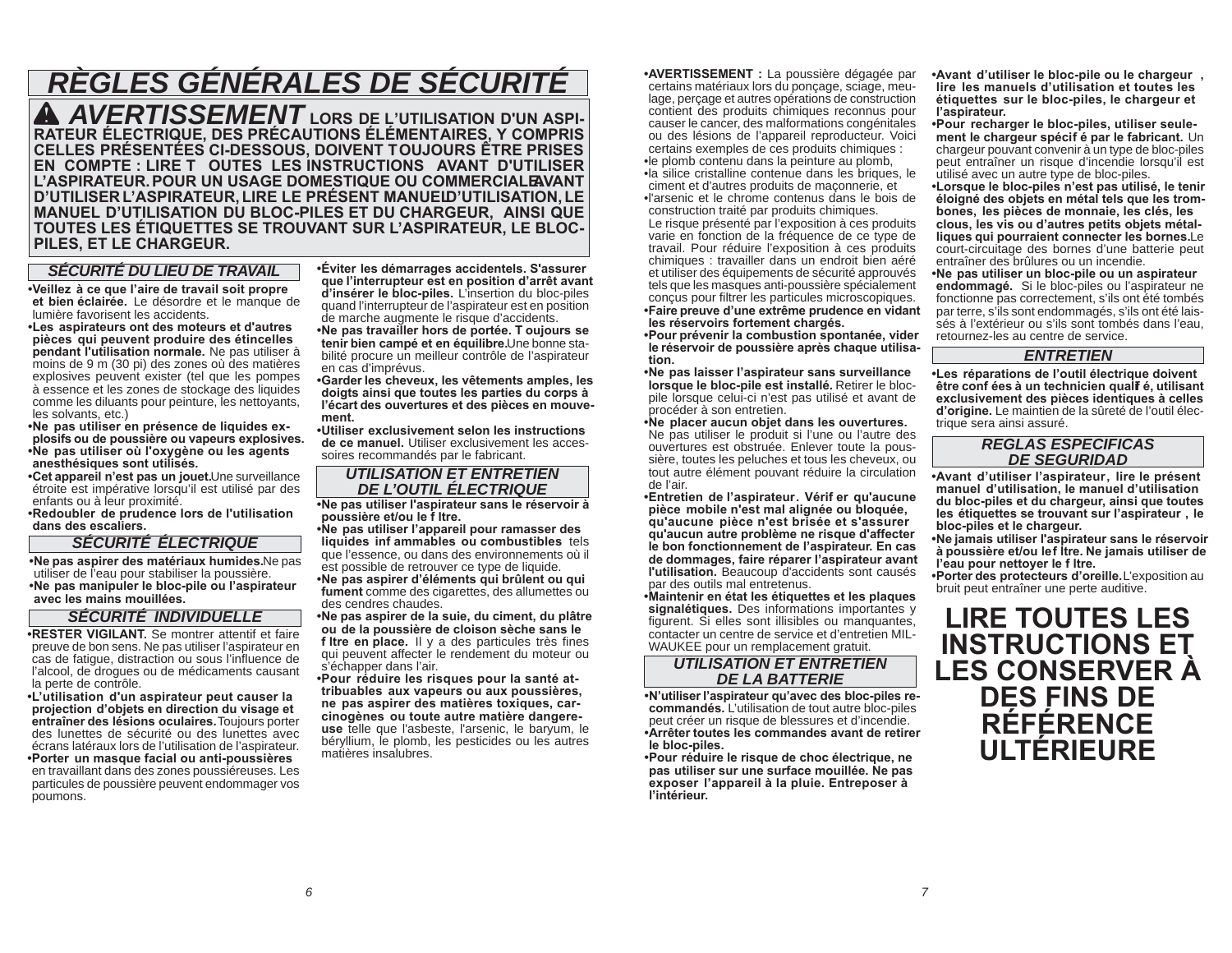### *DESCRIPTION FONCTIONNELLE*



- 5. Commutateur de verrouillage
- 6. Gâchette
- 7. Indicateurs de verrouillage et de déverrouillage
- 8. Réservoir à poussière

| <b><i>CIFICATIONS</i></b> |                   |                           |  |
|---------------------------|-------------------|---------------------------|--|
|                           | Cat. No. Volts DC | Debit d'air               |  |
| 0850-20                   | 12                | 0,93 mètres cubes par min |  |

### *PICTOGRAPHIE*

|  | Volts                                                    |  |  |
|--|----------------------------------------------------------|--|--|
|  | Tension c.d. seul                                        |  |  |
|  | Underwriters Laboratories, Inc.,<br>Etats-Unis et Canada |  |  |
|  | Lire le manuel d'utilisation                             |  |  |
|  | Toujours porter une protection<br>oculaire               |  |  |



### *AVERTISSEMENT*

 **Afin de réduire les risques de blessures, toujours retirer le bloc-piles avant de retirer le réservoir à poussière. Ne pas utiliser l'aspirateur sans le réservoir à poussière et le f ltre.** 

#### **Installation et retrait du**

 **réservoir à poussière et du f ltre** Pour **retirer** le réservoir à poussière :

- 1. Arrêter l'outil.
- 2. Retirer le bloc-piles.
- 3. En le tenant au-dessus de la poubelle, appuyer sur le verrou du réservoir à poussière et tourner le réservoir vers la position déverrouiller.



5. En cas de besoin, tourner le filtre à l'aide des languettes noires et le tirer loin de l'aspirateur. Nettoyer en frappant ou en soufflant avec de l'air comprimé. Ne pas utiliser de l'eau. Remplacer le filtre si endommagé ou si l'aspiration a diminué.

(No de cat. 49-90-1950).

# **Languettes** Noires

*ATTENTION* **Garder le f ltre propre. L'eff cacité de l'aspirateur dépend en grande partie du f ltre. Un f ltre sale réduit la circulation de l'air ainsi que l'eff cacité totale du système. Ne pas utiliser de l'eau. Le retirer du réservoir à poussière et le nettoyer en frappant ou en souff ant avec de l'air comprimé.** 

**Installation** du réservoir à poussière :

- 1. Tourner le filtre dans l'aspirateur à l'aide des languettes noires pour le serrer fermement.
- 2. Aligner le réservoir à poussière avec le symbole « Déverrouiller » sur l'aspirateur. Tourner le réservoir à poussière vers la position « Verrouiller ». Le verrou du réservoir à poussière doit s'enclencher en place.

**REMARQUE :** Ne pas utiliser l'aspirateur sans le réservoir à poussière et le filtre.

#### **Installation et retrait des accessoires**

 Pour installer les embouts ou la rallonge, pousser l'accessoire dans l'entrée de l'aspirateur.



 **Af n de réduire le risque d'incendie et de blessure, ne pas utiliser pour ramasser des matières inf ammables**

*AVERTISSEMENT* **Pour réduire le risque de blessure, portez des lunettes de sécurité ou des lunettes avec écrans latéraux. Vider le réservoir à poussière avant l'utilisation.**

#### **Démarrage, arrêt et contrôle du débit d'air**

1. Pour **démarrer** l'aspirateur, tirer la gâchette.

2. Pour **arrêter** l'aspirateur - relâcher la gâchette.

#### **Verrouillage**

- Pour verrouiller la gâchette pour un usage continu :
- 1. Tirer la gâchette.
- 2. Appuyer vers l'avant et maintenir le commutateur de verrouillage.
- 3. Relâcher la gâchette, ensuite relâcher le commutateur de verrouillage.
- 4. Pour arrêter l'aspirateur, tirer la gâchette, puis la relâcher.



*AVERTISSEMENT*

 **Retirez toujours la batterie avant de changer ou d'enlever les accessoires. L 'utilisation d'autres accessoires que ceux qui sont spécif quement recommandés pour cet outil peut comporter des risques.** 

Pour une liste complète des accessoires, prière de se reporter au catalogue *MILWAUKEE* Electric Tool ou visiter le site internet www.milwaukeetool.com. Pour obtenir un catalogue, il suffit de contacter votre distributeur local ou l'un des centres-service.

## *ENTRETIEN*

### *AVERTISSEMENT*

 **Pour minimiser les risques de blessures corporelles, débranchez le chargeur et retirez la batterie du chargeur ou de l'outil avant d'y effectuer des travaux d'entretien. Ne démontez jamais l'outil, la batterie ou le chargeur. Pour toute réparation, consultez un centre de service** *MILWAUKEE* **accrédité.**

#### **Entretien de l'outil**

 Gardez l'outil, la batterie et le chargeur en bon état en adoptant un programme d'entretien ponctuel. Après une période de six mois à un an, selon l'utilisation, renvoyez l'outil, la batterie et le chargeur à un centre de service *MILWAUKEE* accrédité pour les services suivants:

- Lubrification
- Inspection et nettoyage de la mécanique (engrenages, pivots, coussinets, boîtier etc.)

• Inspection électrique (batterie, chargeur, moteur) • Vérification du fonctionnement électromécanique Si l'outil ne démarre pas ou ne fonctionne pas à pleine puissance alors qu'il est branché sur une batterie complètement chargée, nettoyez les points de contact entre la batterie et l'outil. Si l'outil ne fonctionne toujours pas correctement, renvoyez l'outil, le chargeur et la batterie à un centre de ser-<br>vice *MILWAUKEE* accrédité, afinqu'on en effectue la réparation (voir "Réparations").

### *AVERTISSEMENT*

 **Pour minimiser les risques de blessures ou de dommages à l'outil, n'immergez jamais l'outil, la batterie ou le chargeur et ne laissez pas de liquide s'y inf ltrer.**

#### **Nettoyage**

Débarrassez les évents du chargeur et de l'outil des débris et de la poussière. Gardez les poignées de l'outil propres, à sec et exemptes d'huile ou de graisse. Le nettoyage de l'outil, du chargeur et de la batterie doit se faire avec un linge humide et un savon doux. Certains nettoyants tels l'essence, la térébenthine, lesdiluants à laque ou à peinture, les solvants chlorés, l'ammoniaque et les détergents d'usage domestique qui en contiennent pourraient détériorer le plastique et l'isolation des pièces. Ne laissez jamais de solvants inflammables ou combustibles auprès de l'outil.

#### **Réparations**

Pour les réparations, retournez outil, batterie et chargeur en entier au centre-service le plus près, selon la liste apparaissant à la derniè page de ce manuel.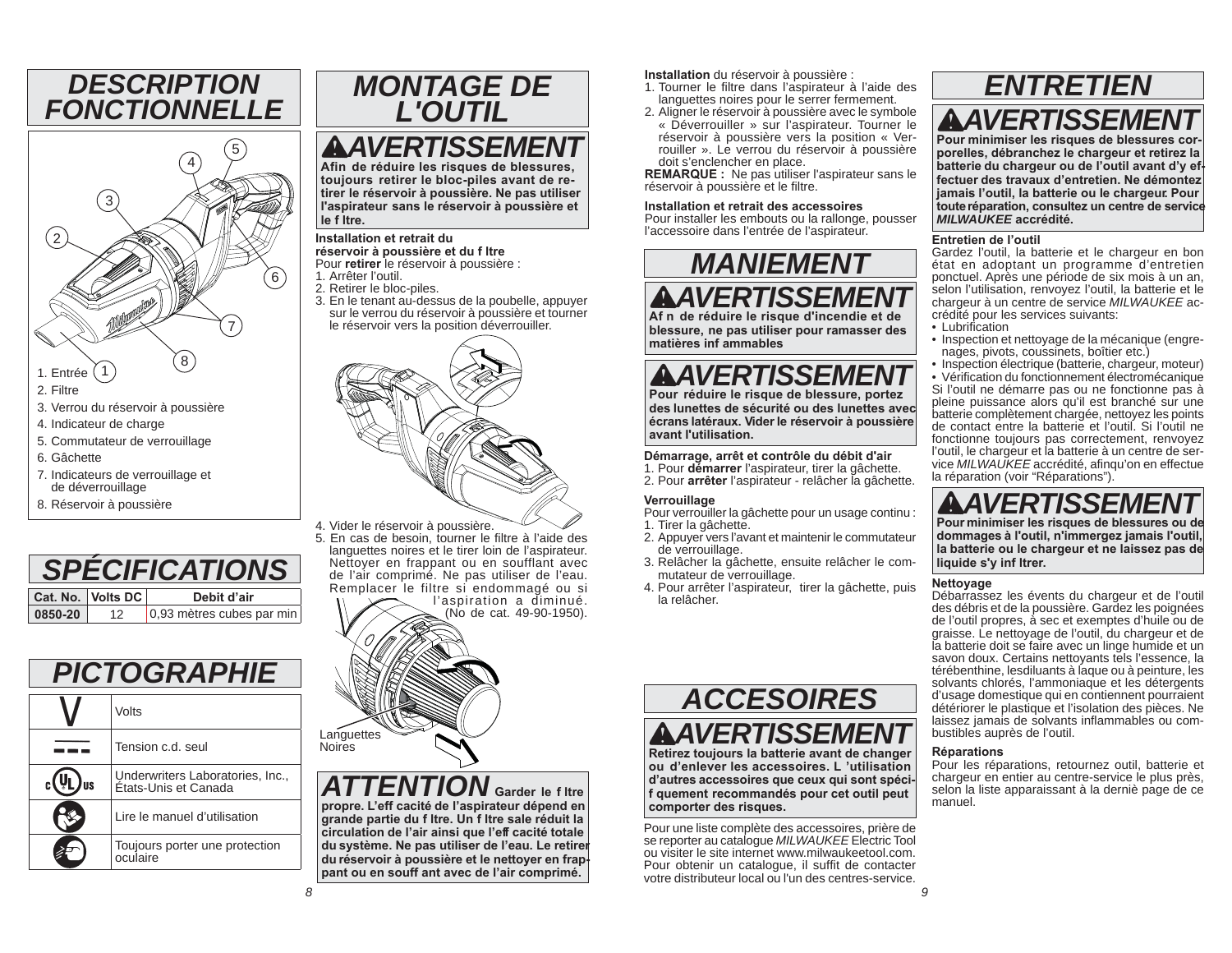#### *GARANTIE LIMITÉE - AUX ÉTATS-UNIS ET AU CANADA*

Chaque outil électrique MILWAUKEE (y compris les produits sans fil [outils, piles, chargeur de piles, lampe de travail]; consulter les énoncés de la GARANTIE LIMITÉE DES BLOCS-PILES SANS FIL) est garanti à l'acheteur d'ori être exempt de vice de matériau et de fabrication. Sous réserve de certaines exceptions, *MILWAUKEE* réparera ou remplacera toute pièce d'un outil électrique qui, après examen par *MILWAUKEE*, s'est avérée être affectée d'un vice de matériau ou de fabrication pendant une période de cinq (5) ans\* après la date d'achat, sauf indication contraire. Retourner l'outil électrique, à un centre de réparations en usine *MILWAUKEE* ou à un poste d'entretien agréé *MILWAUKEE*, en port prépayé et assuré. Une copie de la preuve d'achat doit être présentée au moment de retourner le produit. Cette garantie ne couvre pas les dommages que *MILWAUKEE* détermine être causés par des réparations ou des tentatives de réparation par quiconque autre que le personnel agréé par *MILWAUKEE*, des utilisations incorrectes, des altérations, des utilisations abusives, une usure normale, une carence d'entretien ou des accidents.

\*La période de garantie applicable pour les radios de chantier, le port d'alimentation M12™, Source d'énergie M18™,<br>et les chariots de travail industriels Trade Titan™ est d'une durée d'un (1) an à partir de la date d'ach la garantie couvrant la lampe de travail à DÉL et l'ampoule améliorée à DÉL est une garantie À VIE limitée à l'acheteur<br>d'origine seulement; si, lors d'une utilisation normale, l'ampoule à DÉL présente une défectuosité, la et l'ampoule seront remplacées sans frais.

\*Cette garantie ne s'applique pas aux cloueuses-agrafeuses pneumatiques, aux pulvérisateurs à peinture sans air, aux blocs piles pour outils sans fil, aux génératrices d'alimentation portatives à essence, aux outils à main, aux montecharge – électrique, à levier et à chaîne (manuel), aux vestes chauffantes M12™, aux produits réusinés, ni aux produits d'essai et de mesure. Il existe des garanties distinctes pour ces produits.

L'enregistrement de la garantie n'est pas nécessaire pour bénéficier de la garantie en vigueur sur un outil électrique *MILWAUKEE*. La date de fabrication du produit servira à établir la période de garantie si aucune preuve d'achat n'est<br>fournie lorsqu'une demande de service sous garantie est présentée.

L'ACCEPTATION DES RECOURS EXCLUSIFS DE RÉPARATION ET DE REMPLACEMENT DÉCRITS AUX PRÉSENTES EST UNE CONDITION DU CONTRAT D'ACHAT DE TOUT PRODUIT *MILWAUKEE*. SI VOUS N'ACCEPTEZ PAS CETTE CONDITION, VOUS NE DEVEZ PAS ACHETER LE PRODUIT. EN AUCUN CAS *MILWAUKEE* NE SAURAIT ÊTRE RESPONSABLE DE TOUT DOMMAGE ACCESSOIRE, SPÉCIAL OU INDIRECT,<br>DE DOMMAGES-INTÉRÊTS PUNITIFS OU DE TOUTE DÉPENSE, D'HONORAIRES D'AVOCATS, DE FRAIS, DE<br>PERTE OU DE DÉLAIS ACCESSOIRES À TOUT DOMMAGE PAS L'EXCLUSION OU LA LIMITATION DES DOMMAGES DIRECTS OU INDIRECTS, LES RESTRICTIONS CI-<br>DESSUS PEUVENT NE PAS ÊTRE APPLICABLES. CETTE GARANTIE EST EXCLUSIVE ET REMPLACE TOUTE AUTRE GARANTIE EXPRESSE, QU'ELLE SOIT ORALE OU ÉCRITE. DANS LA MESURE PERMISE PAR LA LOI. *MILWAUKEE* RENONCE À TOUTE GARANTIE IMPLICITE, Y COMPRIS, SANS S'Y LIMITER, TOUTE GARANTIE<br>IMPLICITE DE QUALITÉ MARCHANDE OU D'ADAPTATION À UNE UTILISATION OU À UNE FIN PARTICULIÈRE.<br>DANS LA MESURE OU UNE TELLE STIPULATIO DE CES GARANTIES IMPLICITES EST LIMITÉE À LA PÉRIODE APPLICABLE DE LA GARANTIE EXPRESSE, TEL<br>QUE DÉCRIT PRÉCÉDEMMENT. CERTAINS ÉTATS ET PROVINCES NE PERMETTANT PAS DE LIMITATION DE<br>DURÉE DES GARANTIES IMPLICITES, LES RESTR LA PRÉSENTE CONFÈRE À L'UTILISATEUR DES DROITS LÉGAUX PARTICULIERS; IL BÉNÉFICIE ÉGALEMENT<br>D'AUTRES DROITS QUI VARIENT D'UN ÉTAT À L'AUTRE.

Cette garantie s'applique aux produits vendus aux États-Unis et au Canada uniquement.

Veuillez consulter la rubrique Centre SAV *MILWAUKEE*, dans la section Pièces & Service du site Web de *MILWAUKEE*, à l'adresse www.milwaukeetool.com, ou composer le **1-800-SAWDUST (1-800-729-3878)** afi n de trouver le centre de réparations en usine *MILWAUKEE* le plus près.

#### *GARANTIE LIMITÉE – MEXIQUE, AMÉRIQUE CENTRALE ET CARAÏBES*

TECHTRONIC INDUSTRIES' garantit le produit pendant cinq ans à partir de la date d'achat d'origine. Le présent bon de garantie couvre tous les vices de matériau et de fabrication que peut afficher cet outil électrique. Pour assurer la validité de la présente garantie, veuillez présenter le bon de commande, estampillé du sceau du distributeur ou du magasin où le produit a été acheté, au centre de réparations agréé. Si le bon de commande n'a pas été estampillé, veuillez fournir la preuve d'achat d'origine au centre de réparations agréé. Pour un entretien, des pièces, des accessoires ou d'autres composants, composer sans frais le 1-800-832-1949 afin d'obtenir les coordonnées du centre de<br>réparations agréé le plus près.

réparations agréé le plus près.<br><mark>Procédure pour assurer la validité de la garantie</mark><br>Présenter le produit au centre de réparations agréé, accompagné du bon de commande estampillé du sceau du distributeur ou du magasin où le produit a été acheté. Toute pièce défectueuse ou tout composant défectueux sera remplacé sans frais. Milwaukee assume tous les frais de transport liés à ce processus de garantie. **Exceptions**

La garantie ne s'applique pas dans les situations suivantes :

a) Si le produit a été utilisé pour une fin autre que celle indiquée dans le guide de l'utilisateur final ou le manuel d'instructions. b) Si les conditions d'utilisations ne sont pas habituelles.

c) Si le produit a été modifié ou réparé par une personne non autorisée par TECHTRONIC INDUSTRIES. Note : Si le cordon électrique est endommagé, il doit être remplacé par un centre de réparations agréé pour éviter les

| Modèle :                              |  |
|---------------------------------------|--|
| Date d'achat :                        |  |
| Sceau du distributeur ou du magasin : |  |
|                                       |  |
|                                       |  |

CENTRE DE RÉPARATIONS ET DE SERVICE Av Presidente Mazarik 29 Piso 7, 11570 Chapultepec Morales Miguel Hidalgo, Distrito Federal, Mexico Ph. 52 55 4160-3547

 IMPORTÉ ET COMMERCIALISÉ PAR : TECHTRONIC INDUSTRIES MEXICO, .S.A. DE C.V. Av Presidente Mazarik 29 Piso 7, 11570 Chapultepec Morales Miguel Hidalgo, Distrito Federal, Mexico

### *REGLAS DE SEGURIDAD GENERALES*

*ADVERTENCIA* **AL UTILIZAR UNA ASPIRADORA ELÉCTRICA, SIEMPRE SE DEBEN SEGUIR LAS PRECAUCIONES BÁSICAS, INCLUYENDO LAS SIGUIENTES: LEA TODAS LAS INSTRUCCIONES ANTES DE USAR LA ASPIRADORA. PARA USO DOMÉSTICO O COMERCIAL. ANTES DE UTILIZAR LA ASPIRADORA, LEA ESTE MANUAL DEL OPERADOR, LOS MANUALES DE LA BATERÍA Y EL CARGADOR Y TODAS LAS ETIQUETAS DE LA ASPI-RADORA, LA BATERÍA Y EL CARGADOR.**

#### *SEGURIDAD EN EL ÁREA DE TRABAJO*

**• Mantenga el área de trabajo limpia y bien iluminada.** Las áreas desordenadas u oscuras son propicias para los accidentes.

**• Las aspiradoras tienen motores y otras partes que pueden producir chispas durante el uso normal.** No se utilice a una distancia menor de 9 metros (30 pies) de las áreas donde pueda haber materiales explosivos (como bombas de gasolina y lugares donde se guardan líquidos como disolventes de pintura, limpiadores, solventes, etc.).

**• No se utilice en presencia de polvo, líquidos o vapores explosivos.**

**• No se utilice donde se use oxígeno o anestésicos. • No permita que se use como un juguete.** Es necesario prestar mucha atención cuando lo usen niños o cuando se use cerca de ellos.

 **• Sea particularmente cuidadoso al usarlo en escaleras.**

#### *SEGURIDAD ELÉCTRICA*

**• No recoja material húmedo.** No use agua para asentar el polvo.

**• No maneje la batería ni la aspiradora con las manos húmedas.**

#### *SEGURIDAD PERSONAL*

**• MANTÉNGASE ALERTA.** Preste atención a lo que está haciendo y use el sentido común. No use la aspiradora mientras está cansado, distraído o bajo la infl uencia de drogas, alcohol o medicamentos que ocasionen disminución del control.

**• La operación de una aspiradora puede ocasionar que objetos extraños sean lanzados hacia los ojos,** lo que puede causar daño ocular. Siempre use lentes o gafas de seguridad con protectores laterales al usar la aspiradora.

**• Use una mascarilla facial o contra el polvo** cuando trabaje en situaciones donde haya polvo. Las partículas de polvo pueden dañar sus pulmones. **• Evite el arranque accidental. Asegúrese de que el interruptor esté en posición de apagado antes de insertar la batería.** Insertar la batería en una aspiradora con el interruptor en posición de encendido es invitar a que ocurra un accidente. **• No estire el cuerpo demasiado. Mantenga un buen contacto entre los pies y el suelo y mantenga el equilibrio en todo momento.**  Esto permite un mejor control de la aspiradora en situaciones inesperadas.

**• Mantenga el cabello, ropa holgada, dedos y todas las partes del cuerpo lejos de las aberturas y partes móviles.** 

**• Utilice únicamente como se describe en este manual.** Utilice únicamente los accesorios recomendados por el fabricante.

#### *USO Y CUIDADO*

- **No se utilice sin el recolector de polvo y/o el f ltro en su lugar.**
- **No se utilice para levantar líquidos inf amables o combustibles** como gasolina, ni se utilice en áreas donde puedan estar presentes.
- **No levante nada que se esté quemando o emitiendo humo,** como cigarrillos, cerillos o cenizas calientes.
- **No levante hollín, cemento, yeso o polvo de tablarroca si el f ltro no está colocado.** Estas son partículas muy finas que pueden afectar el desempeño del motor o regresarse al ambiente.
- **Para reducir el riesgo de peligros para la salud por los vapores o el polvo, no aspire materiales tóxicos, carcinogénicos o peligrosos** como asbesto, arsénico, bario, berilio, plomo, pesticidas u otros materiales que pongan en peligro la salud.
- **ADVERTENCIA:** Algunos polvos generados por el lijado eléctrico, aserrado, pulido, taladrado y otras actividades de construcción contienen químicos identificados como causantes de cáncer, defectos congénitos u otros daños reproductivos. Algunos ejemplos de estos químicos son:
- plomo de pintura basada en plomo
- dióxido de silicio de los ladrillos y el cemento y otros productos de albañilería y
- arsénico y cromo de madera con tratamiento químico.

 Su riesgo por estas exposiciones varía, dependiendo de la frecuencia con que realice este tipo de trabajo. Para reducir su exposición a estos químicos: trabaje en un área bien ventilada y trabaje con equipo de seguridad aprobado, como mascarillas protectoras contra polvo especialmente diseñadas para filtrar partículas microscópicas.

- **Tenga especial cuidado al descargar tanques muy cargados.**
- **Para evitar la combustión espontánea, vacíe el recolector de polvo después de cada uso.**
- **No deje la aspiradora sin supervisión cuando tenga instalada la batería.** Retire la batería cuando no lo use y antes de realizarle un servicio.
- **No coloque ningún objeto en las aberturas.**  No use con ninguna de las aberturas bloqueadas;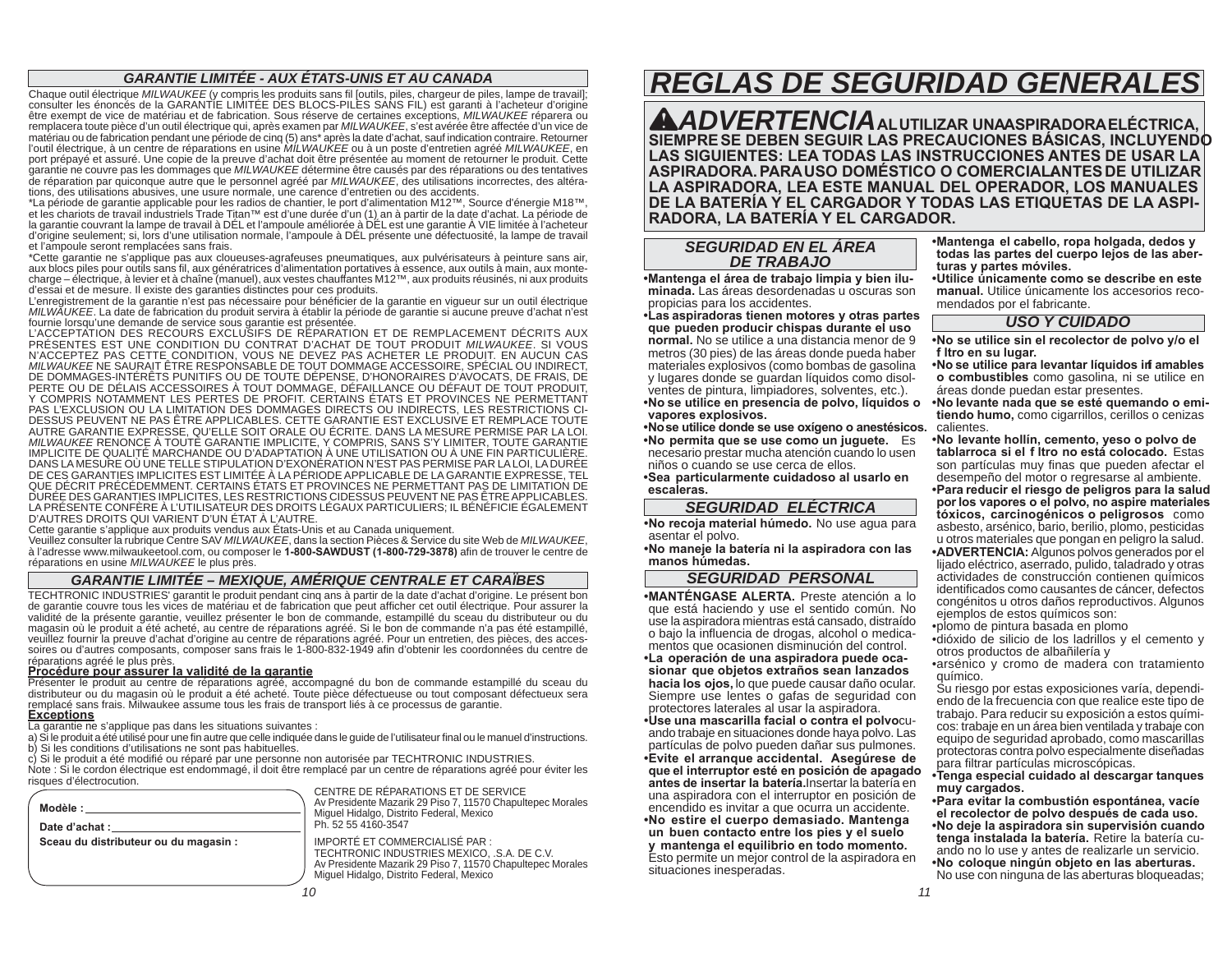manténgalas libres de polvo, pelusa, cabello o cualquier otro objeto que pudiera reducir el flujo de aire. **• Dé mantenimiento a la aspiradora. V erif que que no haya desalineación, amarre de partes móviles, partes rotas o alguna otra condición que pueda afectar el funcionamiento de la aspiradora. Si se daña, asegúrese de que la aspiradora sea reparada antes de utilizarse.**  Muchos accidentes son ocasionados por herramientas con mantenimiento deficiente.

 **• Conserve las etiquetas y las placas nominales.**  Contienen información importante. Si son ilegibles o no están presentes, comuníquese con un centro de servicio MILWAUKEE para obtener un reemplazo gratuito.

#### *USO Y CUIDADO DE LAS HERRAMIENTAS CON BATERÍA*

**• Utilice la aspiradora únicamente con baterías específ camente diseñadas.** El uso de cualquier otra batería puede producir un riesgo de lesiones e incendio.

 **• Apague todos los controles antes de retirar la batería.** 

**• Para reducir el riesgo de descarga eléctrica, no lo utilice en super f cies húmedas. No se exponga a la lluvia. Almacene en interiores. • Antes de usar la batería o el cargador, lea los manuales del operador y todas las etiquetas de la batería, el cargador y la aspiradora. • Recargue únicamente con el cargador espe-**

**cif cado por el fabricante.** Un cargador que es adecuado para un tipo de batería puede crear un riesgo de incendio si se utiliza con otra batería.

**• Cuando la batería no está en uso, manténgala alejada de otros objetos metálicos como sujetapapeles, monedas, llaves, clavos, tornillos u otros objetos metálicos pequeños que puedan formar una conexión de una terminal a otra.** Crear un corto entre las terminales puede ocasionar quemaduras o un incendio.

**• No utilice una batería o aspiradora dañada.**  Si la batería o la aspiradora no está funcionando como debería, se ha dejado caer, está dañada, se dejó a la intemperie o cayó en agua, regrésela a un centro de servicio.

#### *MANTENIMIENTO*

**• Lleve su herramienta eléctrica a servicio con un técnico calificado que use únicamente piezas de reemplazo idénticas.** Esto asegurará que la seguridad de la herramienta eléctrica se mantenga.

#### *REGLAS ESPECIFICAS DE SEGURIDAD*

**• Antes de utilizar la aspiradora, lea este manual del operador, los manuales de la batería y el cargador y todas las etiquetas de la aspiradora, la batería y el cargador.**

**• Nunca utilice la aspiradora sin el recolector de polvo y el f ltro en su lugar. Nunca use agua para limpiar el f ltro.**

**• Utilice protectores auditivos.** La exposición al ruido puede causar pérdida auditiva.



*DESCRIPCION* 



6. Gatillo

7. Indicadores de bloqueo/desbloqueo 8. Recolector de polvo

#### *SIMBOLOGÍA* VoltsCorriente directa--- $_{c}$ ( Underwriters Laboratories, Inc., Jus Estados Unidos y Canadá **RS** Lea el manual del operador Siempre use protección para los ojos.

### *PRECAUCIÓN* **Mantenga**  *ESPECIFICACIONES*

**Cat. No. Volts DC Flujo de aire 0850-20**12 0,9 metros cúbicos por min



*ADVERTENCIA* **Para reducir el riesgo de lesiones, siempre retire la batería antes de quitar el recolector de polvo. No utilice la herramienta sin el recolector de polvo y el f ltro en su lugar.** 

#### **Instalación/remoción del recolector de polvo y el f ltro**

Para **retirar** el recolector de polvo:

- 1. APAGUE la herramienta.
- 2. Extraiga la batería.
- 3. Mientras lo sostiene sobre la basura, presione el broche del contenedor de polvo hacia atrás y gire el contenedor a la posición de desbloqueo.



- 4. Vacíe el polvo del recolector.
- 5. De ser necesario, gire el filtro usando las pestañas negras y jale el filtro para retirarlo de la aspiradora. Golpee hasta que quede limpio o sopletee con aire comprimido. No limpie con agua. Cambie el filtro si está dañado o si

 disminuye la succión (No. de cat. 49-90-1950). Pestañas Negras

**limpio el f ltro. La ef ciencia de la aspiradora depende en gran medida del f ltro. Un f ltro sucio reducirá el f ujo de aire y la e f ciencia general del sistema. No limpie con agua. Retire del recolector de polvo y golpee hasta que quede limpio o sopletee con aire comprimido.**

Para **instalar** el recolector de polvo:

- 1. Gire el filtro para colocarlo en la aspiradora. sujetando firmemente con las pestañas negras.
- 2. Alinee el recolector de polvo con el símbolo de desbloqueo de la aspiradora. Gire el recolector de polvo hasta que quede bloqueado. El seguro del recolector de polvo debe emitir un chasquido al quedar en su lugar.

**NOTA:** No opere la aspiradora sin el recolector de polvo y el filtro en su lugar.

**Instalación/remoción de los accesorios** 

 Para instalar las boquillas o la extensión, presione el accesorio sobre la entrada de la aspiradora.

### *ADVERTENCIA* **Para reducir el riesgo de incendio y lesiones,**  *OPERACION*

**no use la herramienta para aspirar materiales inf amables ni combustibles.** 

### *ADVERTENCIA*

 **Para reducir el riesgo de lesiones, utilice gafas o lentes de seguridad con protectores laterales. Vacíe el recolector de polvo antes de usarlo.**

**Inicio, paro y control del caudal de aire**

1. Para **arrancar** la aspiradora, oprima el gatillo. 2. Para **detener** la aspiradora, suelte el gatillo.

#### **Bloqueo**

Para bloquear el gatillo para uso continuo:

- 1. Oprima el gatillo
- 2. Presione hacia adelante y sostenga el interruptor de activación del bloqueo.
- 3. Suelte el gatillo, luego suelte el interruptor de bloqueo.
- 4. Para detener la aspiradora, oprima y suelte el gatillo.

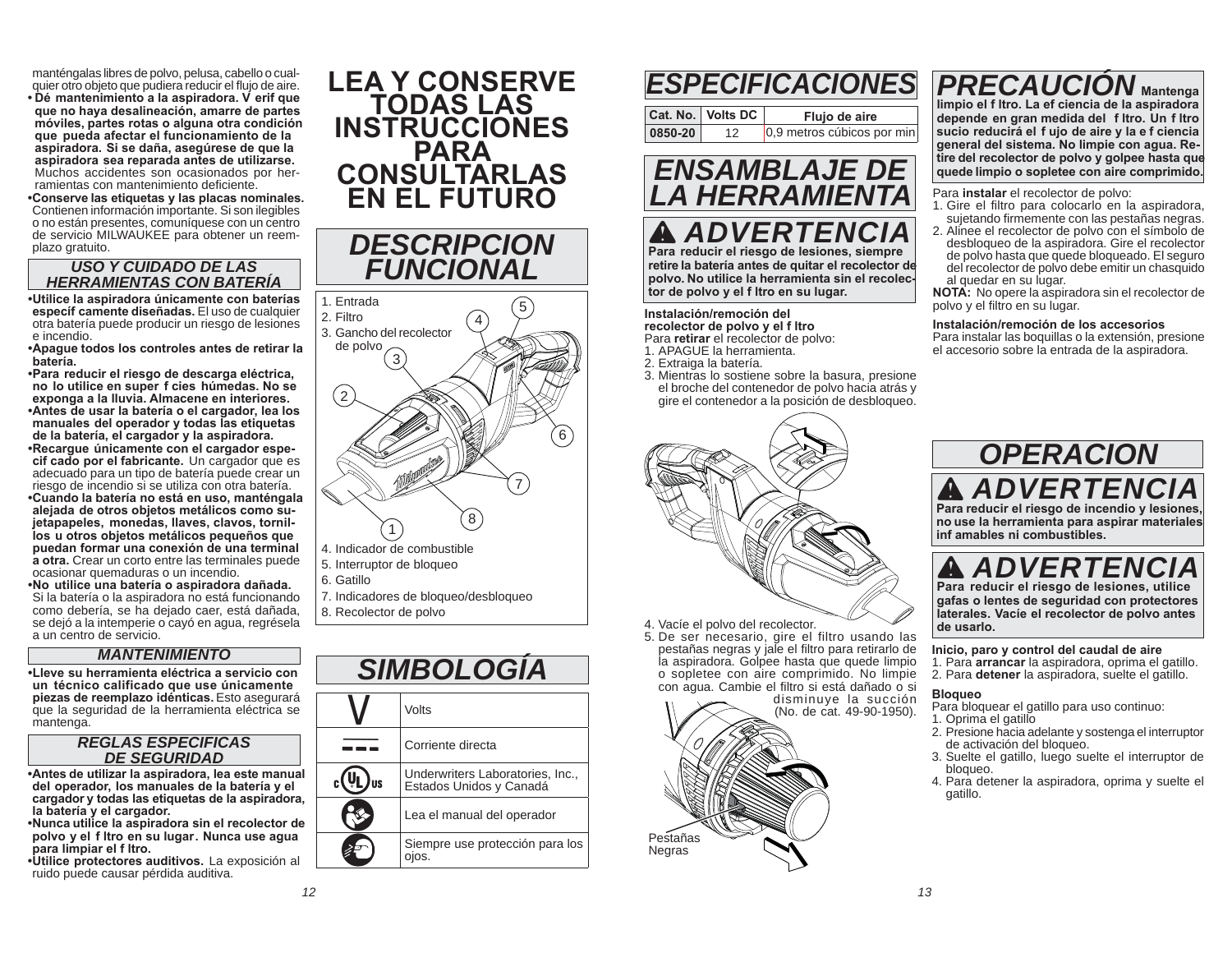### *MANTENIMIENTOADVERTENCIA*

 **Para reducir el riesgo de una lesión, desconecte siempre la herramienta antes de darle cualquier mantenimiento. Nunca de**sarme la herramienta ni trate de hacer modi **caciones en el sistema eléctrico de la misma. Acuda siempre a un Centro de Servicio**  *MILWAUKEE* **para TODAS las reparaciones.**

#### **Mantenimiento de la herramienta**

Adopte un programa regular de mantenimiento y mantenga sus baterías y cargador en buenas condiciones. Despues de 6 meses a un año, dependiendo del uso dado, envíe su herramienta, batería y cargador, al Centro de Servicio *MILWAUKEE* mas cercano para que le hagan:

- Lubricación
- · Inspección mecánica y limpieza (engranes, flechas, baleros, carcaza, etc.)
- Inspección eléctrica (batería, cargador, motor)
- Probarla para asegurar una adecuada operación mecánicay eléctrica

Si la herramienta no arranca u opera a toda su potencia con una batería completamente cargada, limpie, con una goma o borrador, los contactos de la batería y de la herramienta. Si aun asi la herramienta no trabaja correctamente, regrésela, con el cargador y la batería, a un centro de servicio *MILWAUKEE* para que sea reparada.

*ADVERTENCIA* **Para reducir el riesgo de una explosión, no queme nunca una batería, aun si está dañada, "muerta" o completamente descargada.**

#### **Limpieza**

Limpie el polvo y suciedad de las ventilas del cargador y la herramienta. Mantenga los mangos y empuñaduras limpios, secos y libres de aceite o grasa. Use solo jabón neutro y un trapo húmedo para limpiar la herramienta, batería y el cargador, ya que algunos substancias y solventes limpiadores son dañinos a los plásticos y partes aislantes. Algunos de estos incluyen: gasolina, turpentina,thíner, lacas, thíner para pinturas, solventes para limpieza con cloro, amoníaco y detergentes caseros que tengan amonia. Nunca usa solventes inflamables o combustibles cerca de una herramienta.

#### **Reparaciones**

Si su herramienta, batería o cargador están dañados, envíela al centro de servicio más cercano de los listados en la cubierta posterior de este manual del operario.

### *ACCESORIOSADVERTENCIA***Para reducir el riesgo de lesiones, siempre**

**extraiga la batería antes de cambiar o retirar accesorios. Utilice únicamente accesorios específicamente recomendados para esta herramienta. El uso de accesorios no recomendados podría resultar peligroso.**

Para una lista completa de accessorios, refiérase a su catálogo *MILWAUKEE* Electric Tool o visite nuestro sitio en Internet: www.milwaukeetool.com. Para obtener un catálogo, contacte su distribuidor local o uno de los centros de servicio.

#### *GARANTÍA LIMITADA - E.U.A. Y CANADÁ*

Se garantiza al comprador original que ninguna de las herramientas eléctricas MILWAUKEE (incluido el producto inalámbrico, consulte las declaraciones distintantes de la consulte de la consulte de la consulte de la consulte mano de obra. En un plazo de cinco (5) años\* a partir de la fecha de compra y sujeto a ciertas excepciones, *MILWAUKEE* reparará o reemplazará cualquier parte de una herramienta eléctrica que, luego de ser examinada, *MILWAUKEE* compruebe que presenta defectos en material o mano de obra, a menos que se indique lo contrario. Se requiere la devolución de la herramienta eléctrica a un centro de mantenimiento de la fábrica *MILWAUKEE* o a un centro de reparaciones autorizado por *MILWAUKEE*, con gastos de envío prepagados y asegurados. La devolución del producto debe estar acompañada por un comprobante de compra. Esta garantía no se aplica a los daños que *MILWAUKEE* establece que fueron ocasionados por reparaciones o intentos de reparación por parte de personal no autorizado por *MILWAUKEE*, uso indebido, alteraciones, abuso, desgaste y deterioro normal, falta de mantenimiento o accidentes.

\*El período de garantía de las radios para obras, del puerto de alimentación M12™, Fuente de poder M18™, y de las carretillas de trabajo industrial Trade Titan™ es de un (1) año a partir de la fecha de compra. El período de garantía de la lámpara de trabajo con diodo luminiscente y del foco mejorado con diodo luminiscente es una garantía VITALICIA limitada para el comprador original únicamente. Si durante el uso normal el foco de diodo luminiscente no funciona, la lámpara de trabajo o el foco mejorado se reemplazará sin carga.

\*Esta garantía no cubre las clavadoras aéreas, las engrapadoras, el rociador de pintura inalámbrico, el paquete de baterías inalámbrico, los generadores eléctricos portátiles que funcionan con gasolina, herramientas manuales, elevadores (eléctricos,<br>con palanca y con cadenas manuales), camisas de calefacción M12™, productos reacondicionados y y medición. Se encuentran disponibles garantías distintas para estos productos.

No se necesita registro de garantía para obtener la garantía correspondiente de un producto eléctrico *MILWAUKEE*. La fecha de fabricación del producto se utilizará para determinar el período de garantía si no se presenta un comprobante de

compra en el momento en que se solicita el servicio de garantía. LA ACEPTACIÓN DE LOS DERECHOS A REPARACIÓN Y REEMPLAZO EXCLUSIVAMENTE DESCRITOS EN EL PRE-SENTE DOCUMENTO CONSTITUYE UNA CONDICIÓN DEL CONTRATO POR LA COMPRA DE CADA PRODUCTO<br>*MILWAUKEE*, SI NO ACEPTA ESTA CONDICIÓN, NO DEBE COMPRAR EL PRODUCTO, *MILWAUKEE* NO SERÁ EN NINGÚN CASO RESPONSABLE DE DAÑOS INCIDENTALES, ESPECIALES, CONSECUENTES O PUNITIVOS, NI DE<br>COSTOS, HONORARIOS DE ABOGADOS, GASTOS, PÉRDIDAS O DEMORAS SUPUESTAMENTE CAUSADOS CONSECUENCIA DE CONSECUENCIA<br>CONSECUENCIA DE CUAL OTRAS GARANTÍAIN E CAFRESAS, ESCRITAS O ORALES. SEGUIN LO PERMITA LA LET, MILIONALEZ SE EXIMENTADO DE EL CONDU<br>TODA GARANTÍAIMPLÍCITA, INCLUIDOS, AMODO DE EJEMPLO, TODA GARANTÍA IMPLÍCITA DE COMERCIABILIDAD<br>O IDONEIDAD PAR EN LA DURACIÓN DE UNA GARANTÍA IMPLÍCITA. POR LO TANTO, LA LIMITACIÓN ANTERIOR PUEDE NO APLICARSE<br>PARA USTED. ESTA GARANTÍA LE OTORGA DERECHOS LEGALES ESPECÍFICOS Y TAMBIÉN PUEDE TENER OTROS DERECHOS QUE VARÍAN DE ESTADO EN ESTADO.

Esta garantía se aplica a los productos vendidos en los EE. UU. y Canadá.

Consulte 'Service Center Search' (Búsqueda de centro de servicio' en la sección Parts & Services (Piezas y servicios) del sitio web *MILWAUKEE*, www.milwaukeetool.com o llame al **1.800.SAWDUST (1.800.729.3878)** para encontrar su Centro de Servicio de la fábrica de *MILWAUKEE* más cercano.

### *PÓLIZA DE GARANTÍA - VALIDA SOLO PARA MÉXICO, AMÉRICA CENTRAL Y EL CARIBE*

TECHTRONIC INDUSTRIES., garantiza por 5 años este producto a partir de la fecha original de compra. Esta garantía cubre cualquier defecto que presenten las piezas, componentes y la mano de obra contenidas en este producto Para América Central y el Caribe se debe confirmar en el Centro de Servicio Autorizado el plazo de la garantía. Para hacer efectiva la Garantía deberá presentar al Centro de Servicio Autorizado la Póliza de Garantía sellada por el establecimiento en donde adquirió el producto. Si no la tienen, podrá presentar el comprobante de compra original. Usted puede llamar sin costo al teléfono 01 800 832 1949 o por correo electrónico a la dirección "servicio@ttigroupna. com", para ubicar el Centro de Servicio Autorizado más cercano a su domicilio, en el cual además podrá adquirir partes, componentes, consumibles y accesorios, que usted necesite.

componentes, consumibles y accesorios, que usted necesite.<br><mark>Procedimiento para hacer válida la garantía</mark><br>Acuda al Centro de Servicio con el producto y la póliza de garantía sellada por el establecimiento donde realizó la c Ahí se reemplazará cualquier pieza o componente defectuoso sin cargo alguno para el usuario final. La empresa se hace responsable de los gastos de transportación razonablemente erogados que se deriven del cumplimiento de la presente garantía. **Excepciones**

- La garantía perderá validez en los siguientes casos: a) Cuando el producto se hubiese utilizado en condiciones distintas a las normales.
- b) Cuando el producto no hubiese sido operado de acuerdo con el instructivo de uso que le acompaña.

c) Cuando el producto hubiese sido alterado o reparado por personas no autorizadas por TECHTRONIC INDUSTRIES. Nota: Si el cordón de alimentación es dañado, este debe ser remplazado por el fabricante o por un Centro de Servicio Autorizado para evitar riesgo.

| Modelo:                 |
|-------------------------|
| Fecha de Compra: _      |
| Sello del Distribuidor: |
|                         |

 CENTRO DE SERVICIO Y ATENCIÓN A CLIENTESAv Presidente Mazarik 29 Piso 7, 11570 Chapultepec Morales Miguel Hidalgo, Distrito Federal, Mexico Tel. 52 55 4160-3547

 IMPORTADO Y COMERCIALIZADO POR:TECHTRONIC INDUSTRIES MEXICO, .S.A. DE C.V. Av Presidente Mazarik 29 Piso 7, 11570 Chapultepec Morales Miguel Hidalgo, Distrito Federal, Mexico